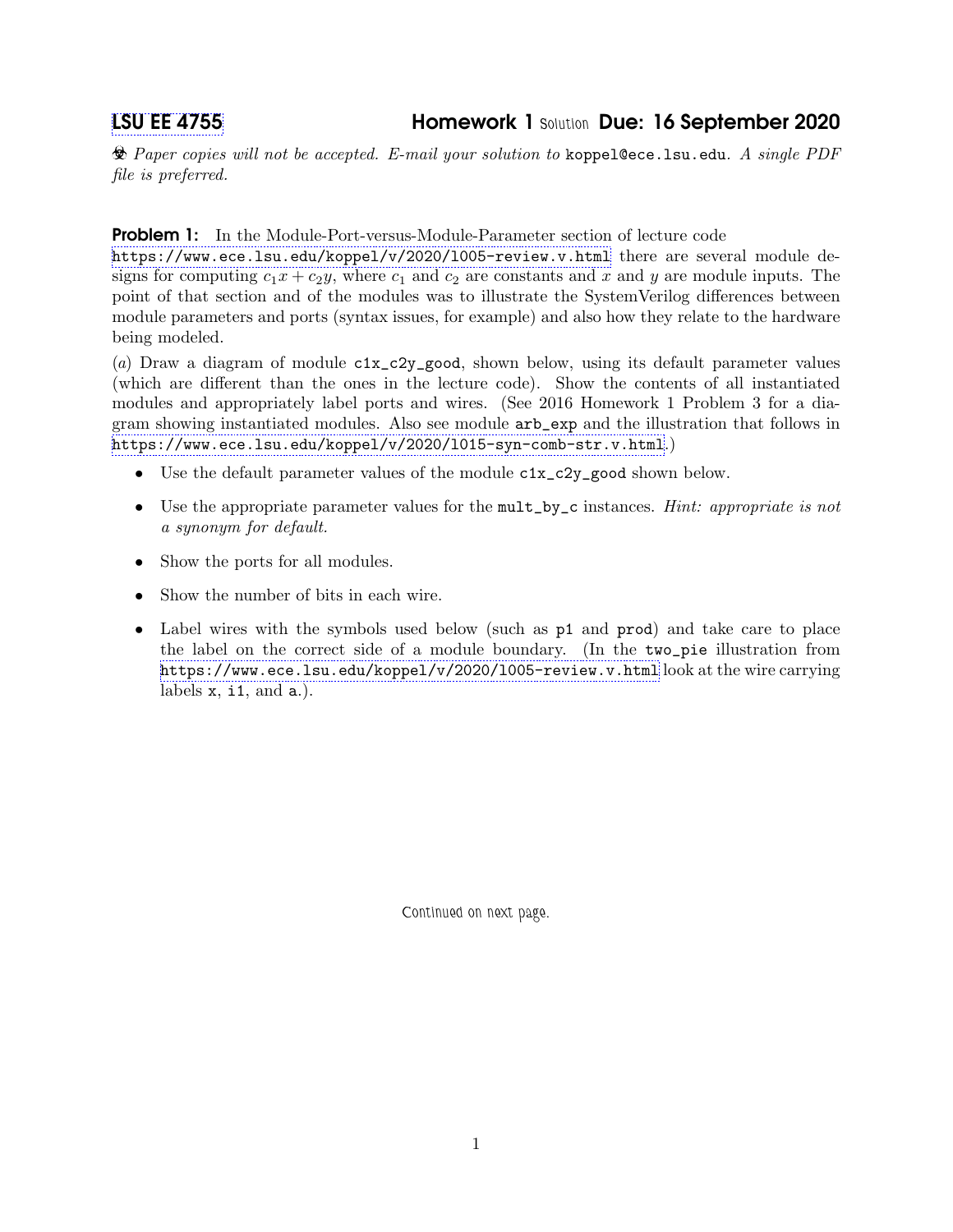```
module mult_by_c
  #( int w = 8, int c = 16, int w2 = w + \frac{6}{9} \log(2(c))( output uwire signed [w2-1:0] prod, input uwire signed [w-1:0] a );
   assign prod = a * c;
endmodule
module c1x_c2y_good
  #( int c1 = 4, int c2 = 7, int w = 15,
     int w2 = w + $c \log(2c1) + $c \log(2c2))
   ( output logic signed [w2-1:0] s, input uwire signed [w-1:0] x, y );
   uwire [w2-1:0] p1, p2;
   mult_{by_c} #(w, c1, w2) ml(p1, x);
   mult_by_c #(w,c2,w2) m2(p2,y);
   assign s = p1 + p2;
```
## endmodule

Solution appears below. Notice that parameters are not shown as module inputs. For example, c1 is not shown as an input to m1.

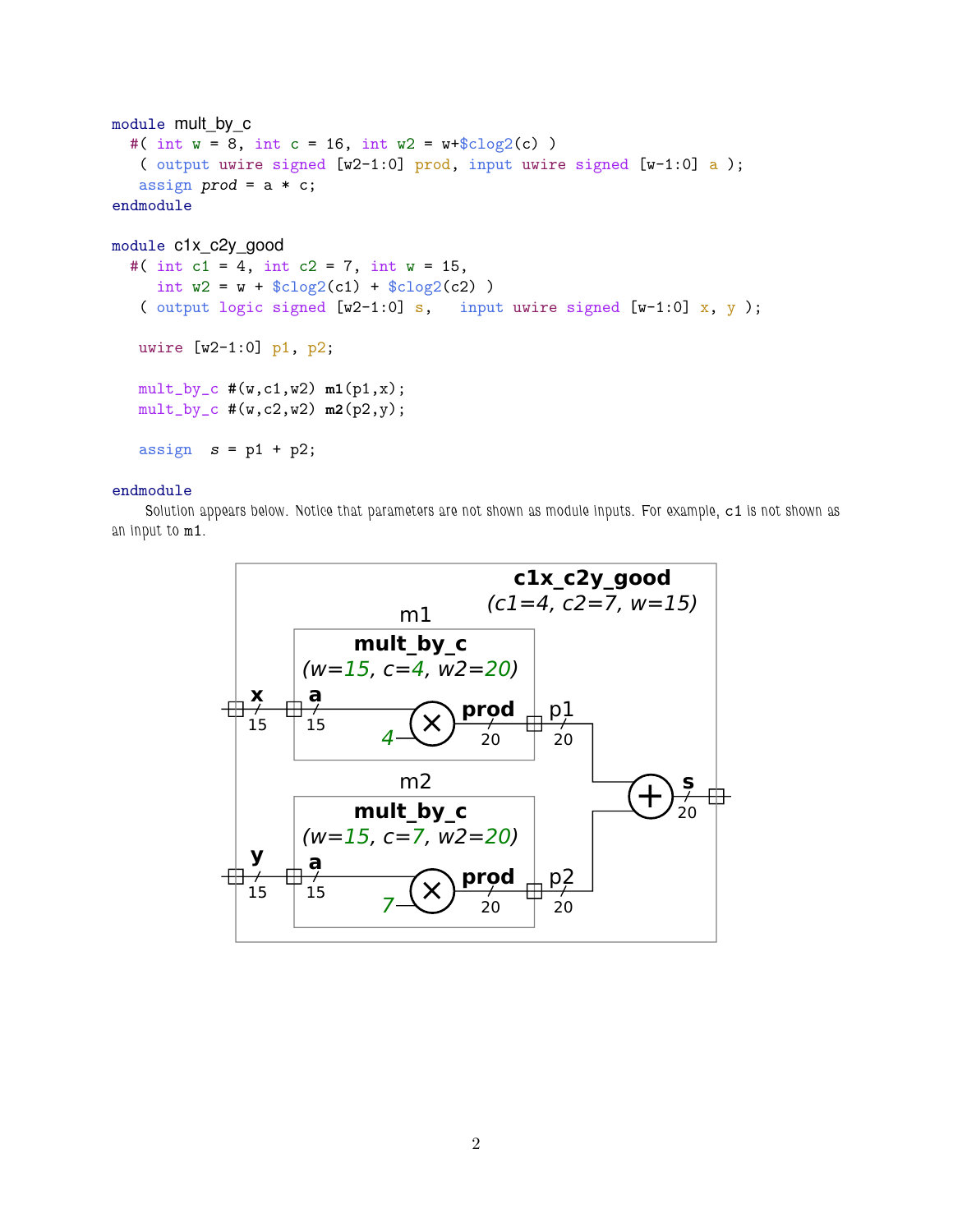(b) Draw a diagram of module c1x\_c2y\_okay below using its default parameter values (which are different than the defaults used in the lecture code). Show the same details, such as ports, as was requested for the previous part.

```
module mult
 #( int w = 8, int w = 2 * w)
   ( output uwire signed [w2-1:0] prod, input uwire signed [w-1:0] a, b );
   assign prod = a * b;
endmodule
module c1x_c2y_okay
  #( int c1 = 4, int c2 = 7, int w = 15,
     int w2 = w + $c \log(2c1) + $c \log(2c2)( output logic signed [w2-1:0] s, input uwire signed [w-1:0] x, y);
  uwire [w2-1:0] p1, p2;
  uwire [w:1] C1 = c1, C2 = c2; // Convert constants to desired size.
  mult #(w,w2) m1(p1, x, C1);
  mult #(w,w2) m2(p2, y, C2);
  assign s = p1 + p2;
```
## endmodule

Solution appears below. Here, C1 and C2 are inputs to m1 and m2. A lazy synthesis program, or less judgmentally, a synthesis program set to optimize at a low effort level might not take advantage of the fact that in m1 the b input is 4. That would result in much more expensive hardware.

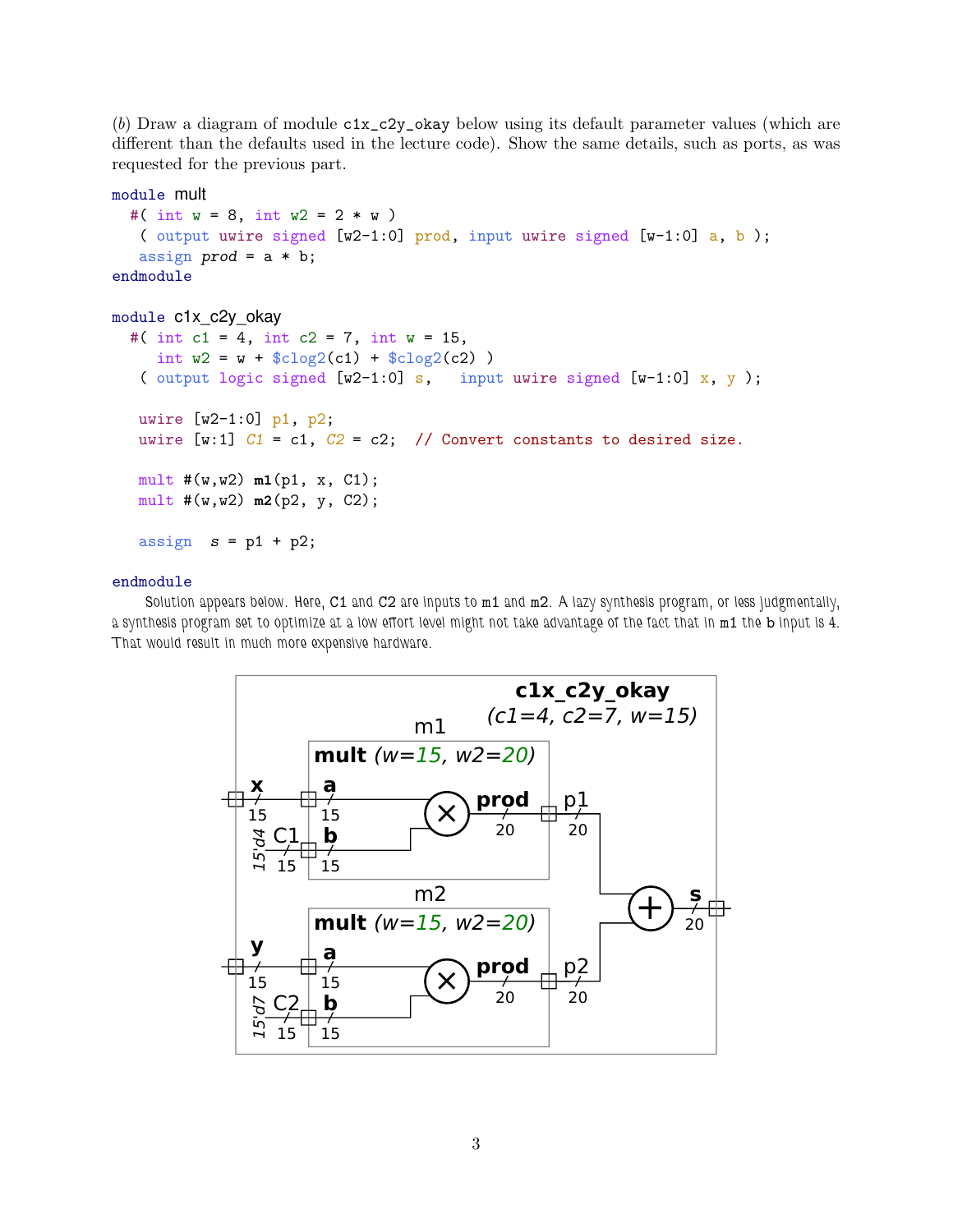**Problem 2:** Synthesis programs optimize a design to minimize cost while meeting timing constraints. The illustration below for the mult and mult\_by\_c modules (used in the slides) show how the multiplier can be simplified when one of the inputs is a convenient constant, 1.

Show how the c1x\_c2y\_good module from the first problem can be optimized based on the default c1=4 and c2=7 values. To do so show the multiplier replaced by much simpler hardware, such as adder(s). A correct solution uses only one adder for both multipliers, bit relabeling, plus the adder used to combine p1 and p2.

Note: As originally assigned, and until Tuesday, 15 September 2020 at about 16:15, the problem stated that a correct solution uses only one adder, implying but not specifically stating that the one adder was the replacement for the multipliers and that there would also be and adder computing p1+p2, for a total of two adders.

Before instantiation and optimization.

8



Solution on next page.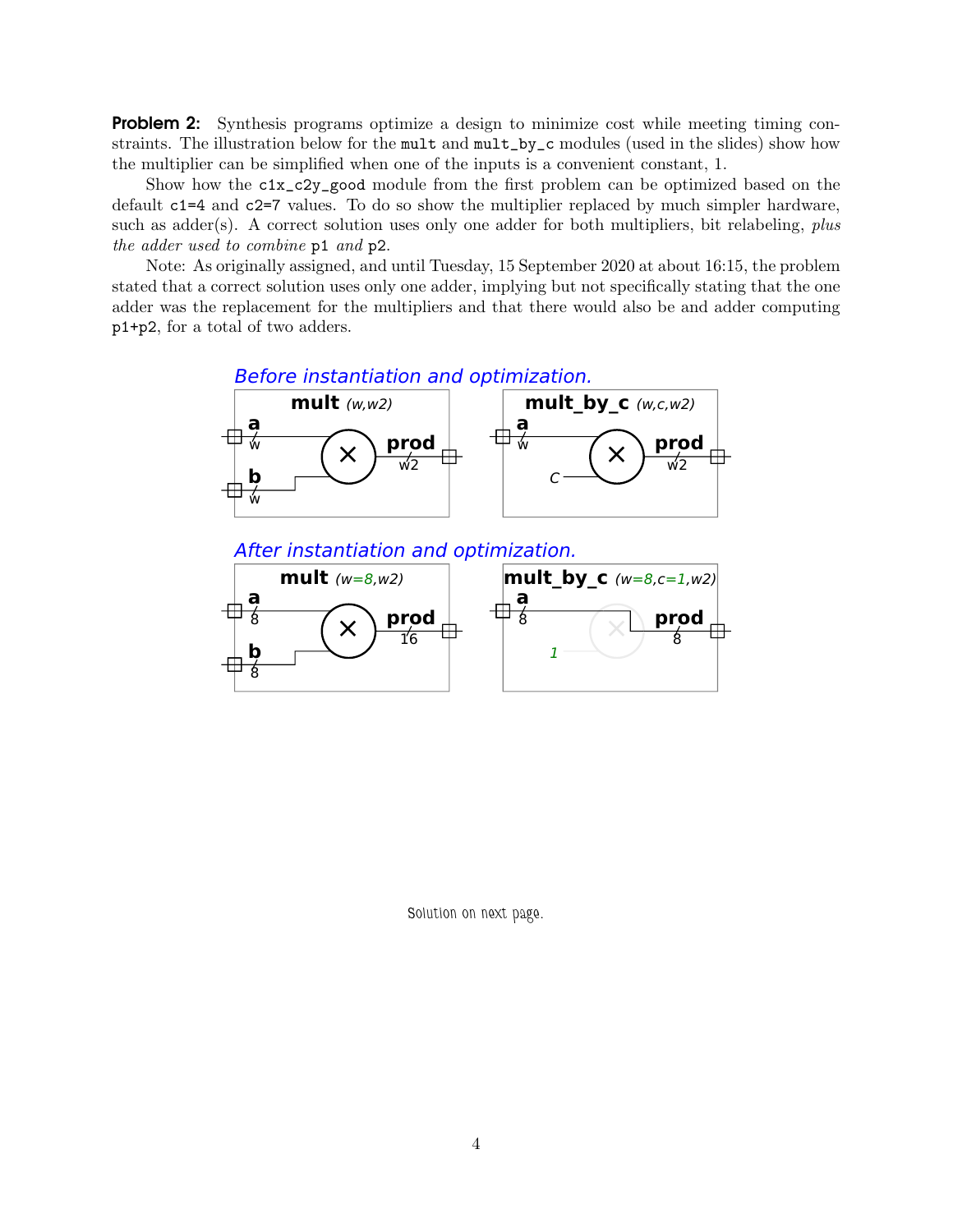Two solutions appear below. The first is easier to understand, but uses two adders for m2. The second uses one adder for m2.

Both solutions take advantage of the fact that multiplication by a power of 2, such as 4, can be achieved by leftshifting. To compute  $4x$  the value of  $x$  is left-shifted by two positions. The hardware for achieving that is trivial: relabel bit position  $i$  to  $i + 2$  and set bits at positions 0 and 1 to the constant 0. Both solutions do this in m1. Make sure that the notation for re-labeling bits used in m1 is understood.

The solution below computes  $7y$  using two adders:  $4y + 2y + y = 7y$ .

Both solutions use adders that have unequal port sizes. For example in the first solution the adder computing s has one 17-bit input and one 20-bit input. That's not an unreasonable assumption to make.



Better one-adder-m2 solution on next page.